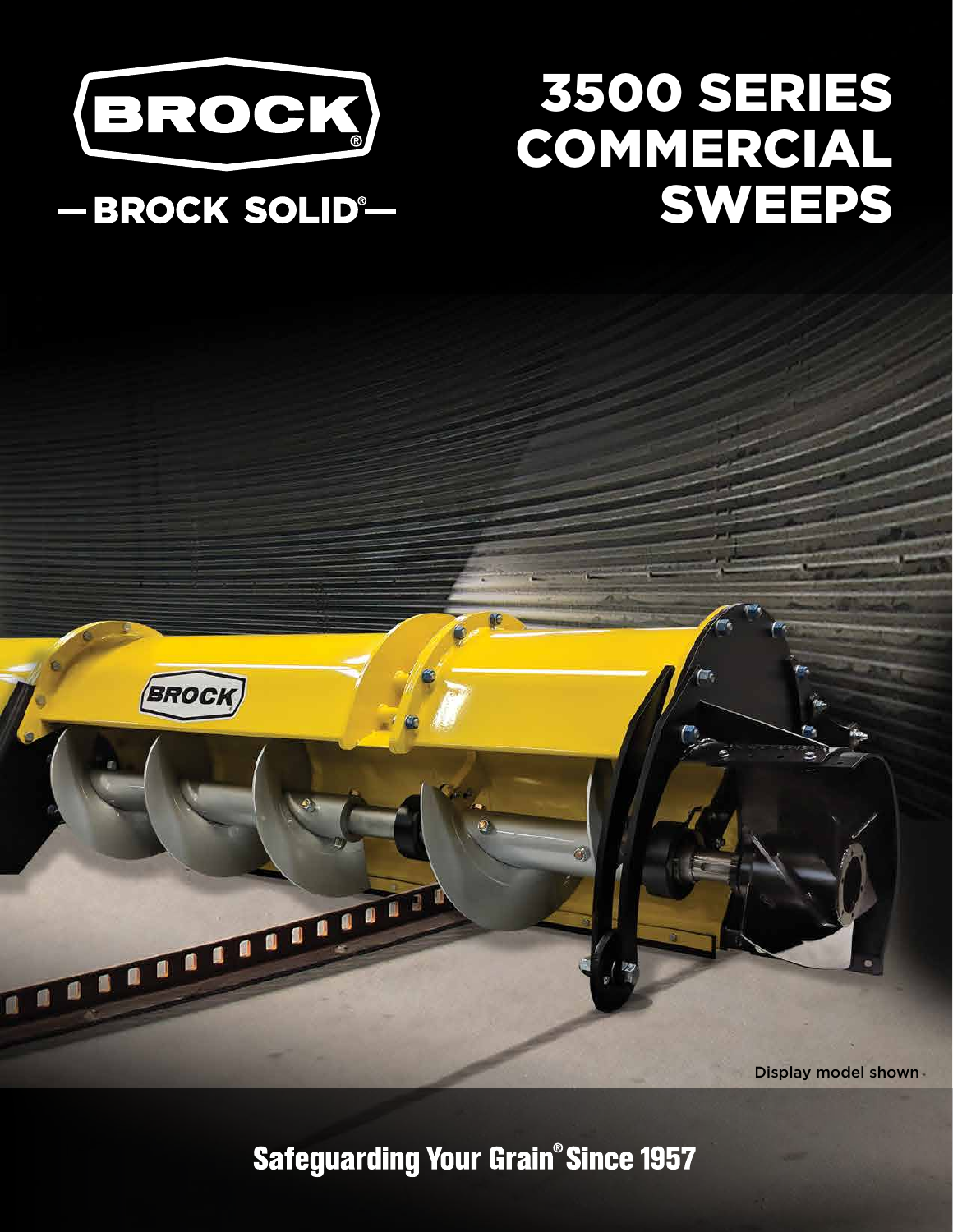**Sweep Performance That Keeps** 

**Pile on nearly 2 million bushels of grain. Then subject it to thick dust and constant grain avalanches. The Brock 3500 Series Commercial Sweep is built to handle heavy loads and push into piles of grain without backing away. This all-electric sweep has** 

**the durability and power to keep your commercial grain operation moving forward, no matter what.**

**There's a simple reason that customers can count on Brock equipment to last longer. We have more than 40 years of performance to prove it.** 

**Customers have installed Brock equipment for many years and are still operating it today. They know we'll always be there with replacement parts and support. Whatever it takes, the customer is top priority.**

### 3500 Series Commercial Sweeps



### Engineering Solutions for Withstanding Heavy Loads

Brock engineers used Finite Element Analysis to test and perfect the 3500 Series Sweep's design to endure the crushing pressure of grain in bins up to 156 ft. (47.5 m) in diameter. These commercial sweeps are designed to withstand the grain pressures generated in Brock's largest bins with loads up to 7,000-lb. per sq. ft. (34,236 kg per sq. m).



### Forward Motion Auto Drive for True Zero Entry

Brock 3500 Series commercial sweeps are strong enough that they do not have to back out of a pile of grain, even in avalanche conditions. The sweep's auto drive momentarily stops to clear large amounts of grain, then keeps moving forward without damaging the sweep or requiring bin entry.

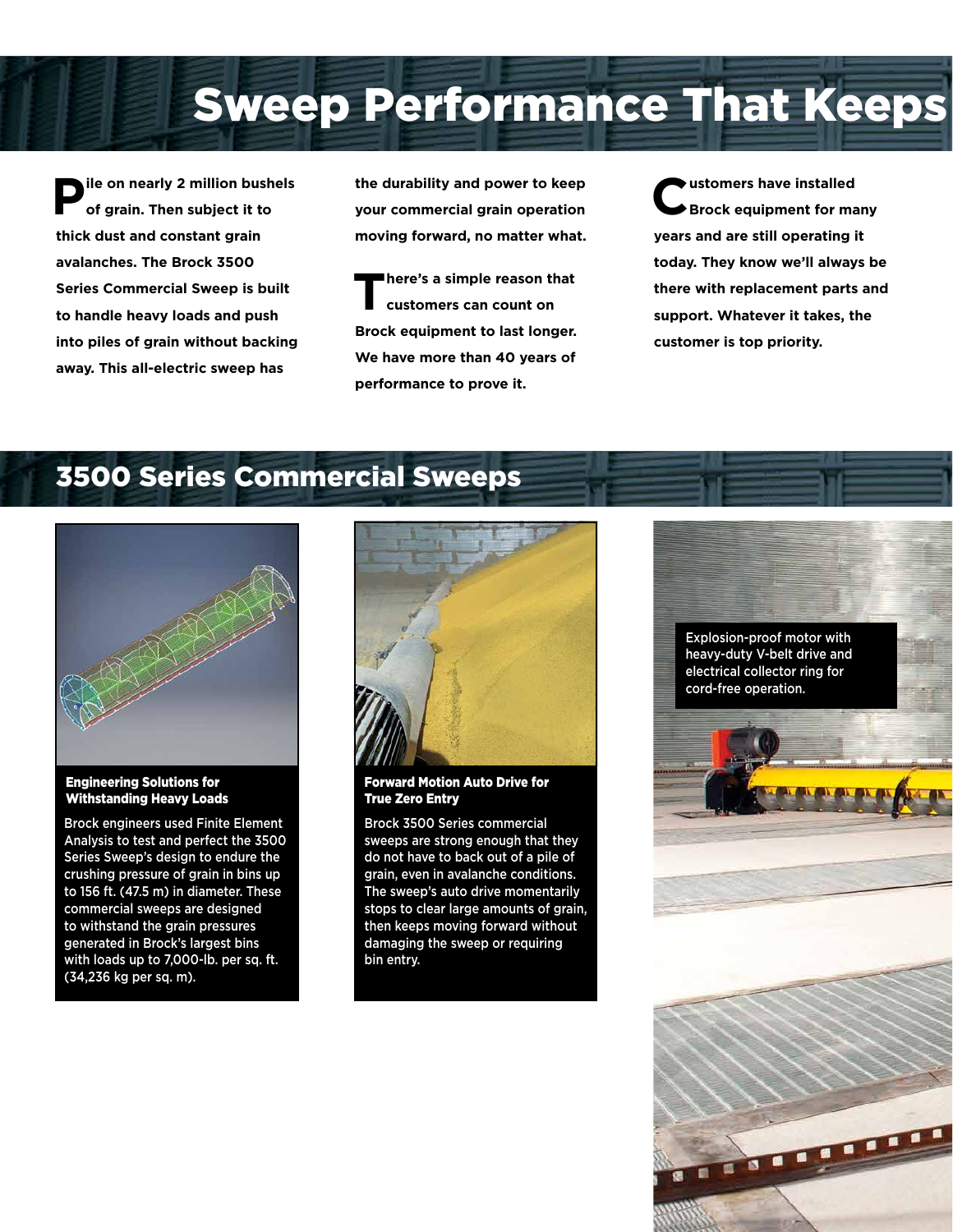## **Moving Forward**



#### Strong Patented Sweep Arm

- Brock's heavy-duty sweep sections are designed to eliminate the need for floor jacks — allowing for absolute zero entry during bin unloading.
- Exterior bolting flange increases strength while reducing weight.
- Fewer parts and fasteners translate to faster assembly and cost savings.



Rugged Drive System

- Positive sprocket rail track drive for no-slip operation and more pushing torque.
- Auto drive is standard and manages grain avalanches and compacted grain without the need to reverse.
- Balanced design of sprocket drive ensures smooth operation and continuous engagement with the track.



### Adjustable Bin Wall Agitator

- Aggressive action breaks up hard-packed fines and soybean pods from the bin wall.
- Deep agitator paddles propel material to the auger.
- Adjustable back shield and agitator make it easy to fine-tune the sweep length to the bin's internal clearance requirements.

Adjustable auger positioning and rubber floor wiper for improved cleanout.

# **Brock 3500 Series Commercial Sweeps**

|                                 |        | <b>Brock 3500 Series Commercial Sweeps</b> |                             |                               |                                             |                            |  |
|---------------------------------|--------|--------------------------------------------|-----------------------------|-------------------------------|---------------------------------------------|----------------------------|--|
| <b>CONTRACTO DE LA PROPERTE</b> | Model  | Sweep<br>Auger                             | <b>Drive</b><br><b>Type</b> | <b>Bin</b><br><b>Diameter</b> | <b>Bin Eave</b><br>Height<br><b>Maximum</b> | <b>Unload</b><br>Capacity* |  |
|                                 | 3500SR | 12 in.                                     | Sprocket Rail               | 30-105 ft.                    | 107 ft.                                     | 4,000 or 6,000 bph         |  |
|                                 | 3500SR | 16 in.                                     | Sprocket Rail               | 60-156 ft.                    | 107 ft.                                     | 8,000 or 10,000 bph        |  |

\*Capacities in bushels per hour are based on dry, free-flowing grain.